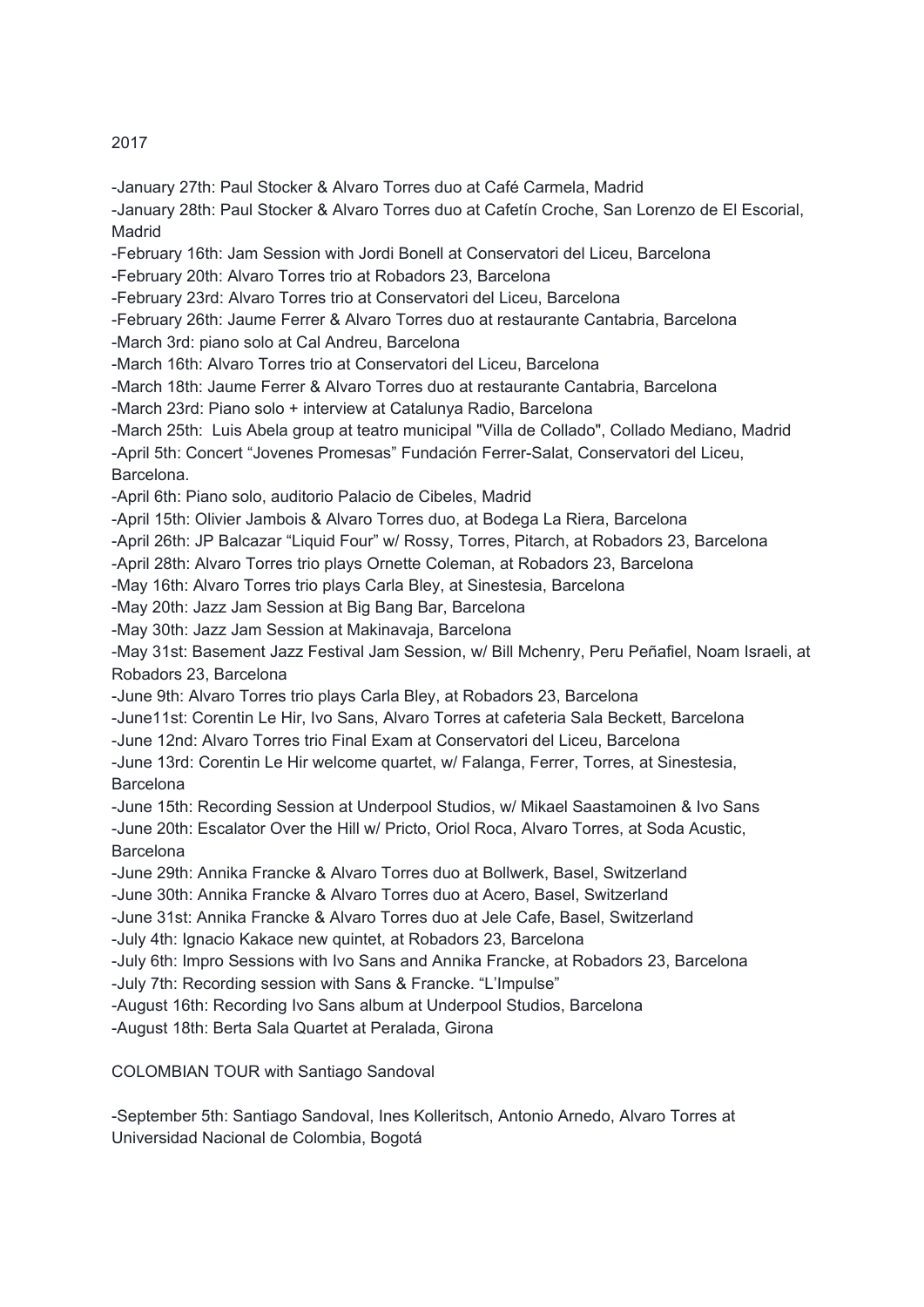-September 6th: Impro Session w/ Juan Ignacio Arbaiza & Sebastian Rozo, at Matik Matik, Bogota

-September 8th: Santiago Sandoval Quintet at Universidad Pedagogica, Bogotá

-September 8th: Santiago Sandoval Quintet at Locus, Bogotá

-September 10th: Santiago Sandoval Quintet masterclass and concert, at Universidad Sergio Arboleda, Bogotá

-September 13th: Radio interview at Universidad de Cartagena

-September 14th: Sandoval, Kolleritsch, Torres at Music Hostel, Cartagena

-September 14th: Sandoval, Kolleritsch, Torres at Crazy Salsa, Cartagena

-September 23rd: Impromagia show at Museo Europeo de Arte Moderno, Barcelona

-September 26th: Eric Surmenian & Alvaro Torres duo, at Alxterri Bar, Donostia

-September 27th: Eric Surmenian & Alvaro Torres duo, at La Tabacalera, Donostia

-September 30th: Impromagia show at Teatro La Vilella, Barcelona

-October 3rd: Alvaro Torres trio at Robadors 23, Barcelona

-October 7th: Impromagia show at Museo Europeo de Arte Moderno, Barcelona

-October 18th: Escalator Over the Hill w/ Pricto, Oriol Roca, Alvaro Torres, at Soda Acustic, **Barcelona** 

-Ocober 28th: Recording session with Nick Branton and Joni Garlick at Soulmates Studio, Vallromanes

-November 9th: "L'Impulse" w/ Sans, Francke & Torres at Robadors 23, Barcelona

-November 17th: Alvaro Torres trio at poblesec, Barcelona

-November 18th: Ivo Sans presents "Pragmata" album at Taller de musics, Barcelona

-November 19th: Ivo Sans presents "Pragmata" at Sunset Club, Girona.

-November 22nd: trio at "La foodieteca", Barcelona

-November 24th: Gianni Gagliardi Group at Robadors, Barcelona

-November 30th: "Escalator Over the Hill" at Sinestesia, Barcelona

-December 5th: Laboratori Underpool at Robadors, Barcelona

-December 6th: Don Malfon, Joni Garlick, Alvaro Torres at Soda Acustic, Barcelona

-December 12th: Jaume Ferrer & Alvaro Torres duo at Robadors, Barcelona

-December 13th: Alvaro Torres trio feat Eric Surmenian at Jazzsi, Barcelona

-December 14th: Eric Surmenian & Alvaro Torres duo at Pergam Llibres, Barcelona

-December 15th: Alvaro Torres trio at Big Bang Bar, Barcelona

-December 16th: Alvaro Torres trio at Sinestesia, Barcelona

-December 17th: Alvaro Torres trio at Menjador Sala Beckett, Barcelona

2018

-January 14th: trio w/ Valdez and Sans at Menjador Sala Beckett, Barcelona

-January 14th: Lenoci, Torres, Baz and Ribo at Robadors 23, Barcelona

-January 18th: Santiago Sandoval quintet w/ Gagliardi, Torres, Valdez, Colomer at Sinestesia, **Barcelona** 

-January 19th: Sandoval, Kolleritsch, Torres, feat Gianni Gagliardi at Sinestesia, Barcelona

-January 20th: Sandoval, Kolleritsch, Torres at Robadors23, Barcelona

-January 20th: Sandoval, Kolleritsch, Torres at Sinestesia, Barcelona

-January 21st: Thomas Wandell quartet at Robadors 23, Barcelona

-January 23rd: Recording session with Sandoval, Kolleritsch, Torres, feat Gianni Gagliardi at Soulmates Studio, Vallromanes

-January 23rd: Sandoval, Kolleritsch, Torres, feat Gianni Gagliardi at Maki Navaja, Barcelona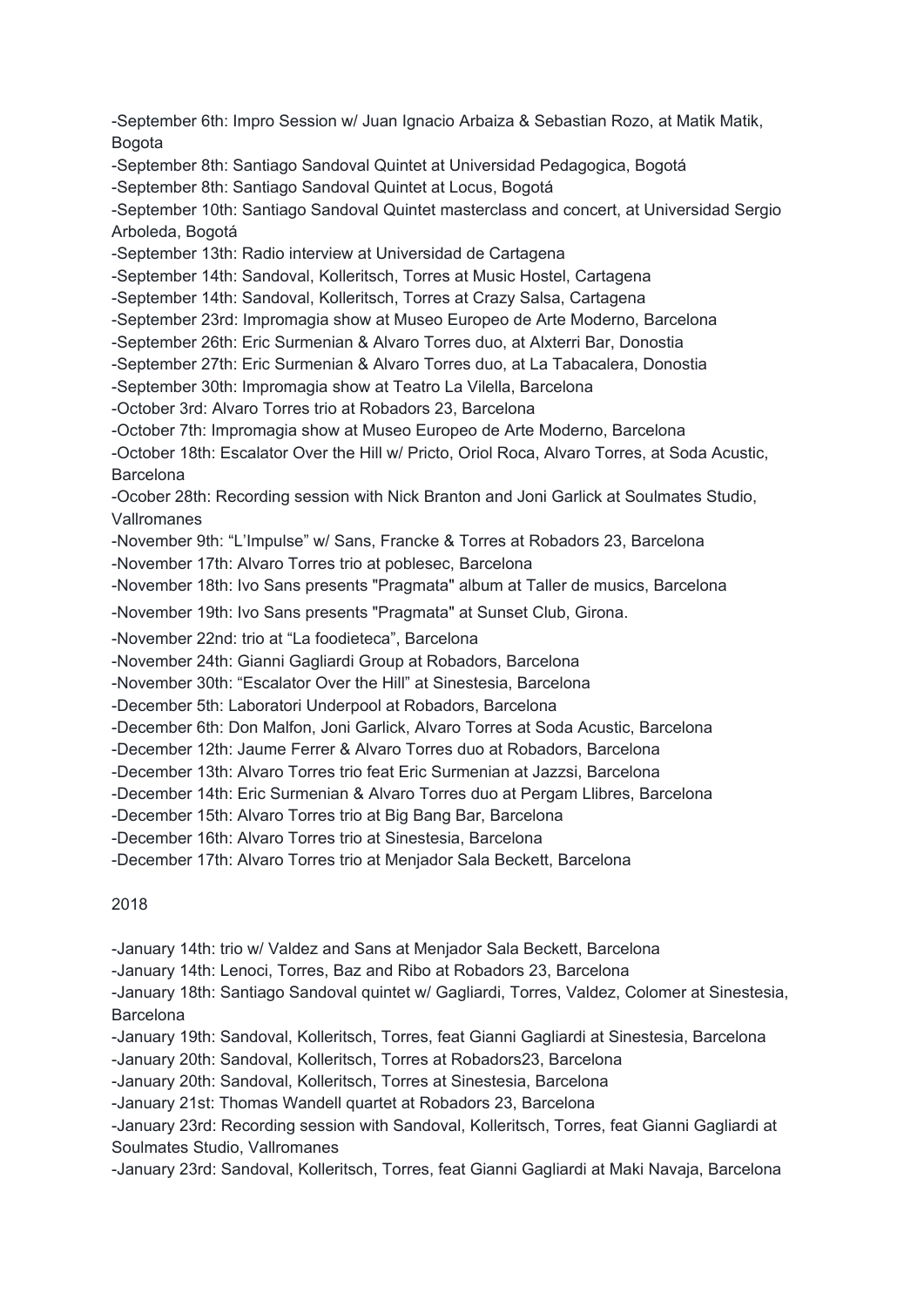-January 29th: Enrico Lenoci quartet at Jamboree, Barcelona

-February 11th: Dimitri Skidanov project at Robadors 23, Barcelona

-February 13th: Free impro duo with Nick Branton at Sinestesia, Barcelona

-February 14th: Gianni Gagliardi quartet at Robadors 23, Barcelona

-February 15th: Alvaro Torres trio feat. Eric Surmenian and Ivo Sans at Igorre Theater, Euskadi

-February 16th: Alvaro Torres trio feat. Eric Surmenian and Ivo Sans at Altxerri Jazz bar, Donosti

-February 17th: Alvaro Torres trio feat. Eric Surmenian and Ivo Sans at La Haceria, Bilbao

-February 25th: Alvaro Torres quartet w/ Ferrer, Monneau and Sans at Robadors 23, Barcelona

-March 3rd: Federico Carreras trio, w/ Torres, Acevedo at Guzzo, Barcelona

-March 12th: Basile Rahola quartet at Robadors 23, Barcelona

-March 30th: Juan Pablo Balcazar quintet "La Suite Resbalosa" w/ Bayer, Mas, Torres, Roca at Robadors 23, Barcelona

-April 6th: Basile Rahola group w/ Gagliardi, Bertrand, François, Torres, Georges at Hot Club Lyon, France

-April 7th: Basile Rahola group at Hot Club Lyon, France

-April 8th: Basile Rahola group at La Clef de Voûte, France

-April 9th: Basile Rahola group at La Clef de Voûte, France

-April 10th: Laboratori Underpool at Robadors 23, Barcelona

-April 29th: w/ Eric Surmenian and Oriol Roca at Menjador Sala Beckett, Barcelona

-May 6th: Jaume Ferrer, Horacio Fumero, Alvaro Torres and Ivo Sans at Menjador Sala Beckett, Barcelona

-May 9th: Free impro with Don Malfon, Ivo Sans at Soda Acustic, Barcelona

-May 11th: "The Modestos", improvisación teatral at Tinta Roja, Barcelona

-May 24th: Recording Session Fresh Sound Records, Alvaro Torres trio feat. Eric Surmenian and Ivo Sans at Studi Laietana, Barcelona

-May 29th: Free impro with Francke, Torres and Garlic at Sinestesia, Barcelona

-June 1st: "The Modestos", improvisación teatral at La Lleialtat Santsenca Theater, Barcelona

-June 4th: Alvaro Torres quartet, w/ Ferrer, Monneau and Pallares at Robadors 23, Barcelona

-June 10th: Fernando Brox, Alvaro Torres and Dimitri Skidanov at Menjador Sala Beckett, **Barcelona** 

-June 10th: Digital Handrum presentation, "12e Festival de la Ciencia" at Parc de la Ciutadella, **Barcelona** 

-July 2nd: Recording session, Ancor Miranda Quintet at Soulmates Studio, Vallromanes

-July 8th: piano trio at La Guarida del Blues, Gran Canaria

-July 13th: piano trio at La Fabrica de la Isleta, Gran Canaria

-July 14th: piano trio at El Mercado del Puerto, Gran Canaria

-July 15h: piano trio at Isleta Sunset, Gran Canaria

-July 28th: duo with Esperanza Ruiz at Granja de San Ildefonso, Segovia

-August 7th: Gianni Gagliardi Quartet, with Carlos Falanga and Manel Fortia at Guzzo, Barcelona -August 8th: Nocturnia Discordia with Sarah Claman, Pope and Sebastian Vidal at Soda Acustic, Barcelona

-August 31st: trio with Juan San Martin and Quique Villafañe at Magokoro, San Lorenzo de El **Escorial** 

-September 4th: duo with Jaume Ferrer at Hotel Villa Emilia, Barcelona

-September 15th: Alvaro Torres trio at 28200 Jazz Club, San Lorenzo de El Escorial

-October 5th: Nick Branton/Torres duo w/ Michael Metcalfe, Kazimier Garden, Liverpool

-October 6th: Branton/Torres duo w/ Johnny Hunter, Manchester

-October 7th: Duo recording for PMS Show, BBC Radio Merseyside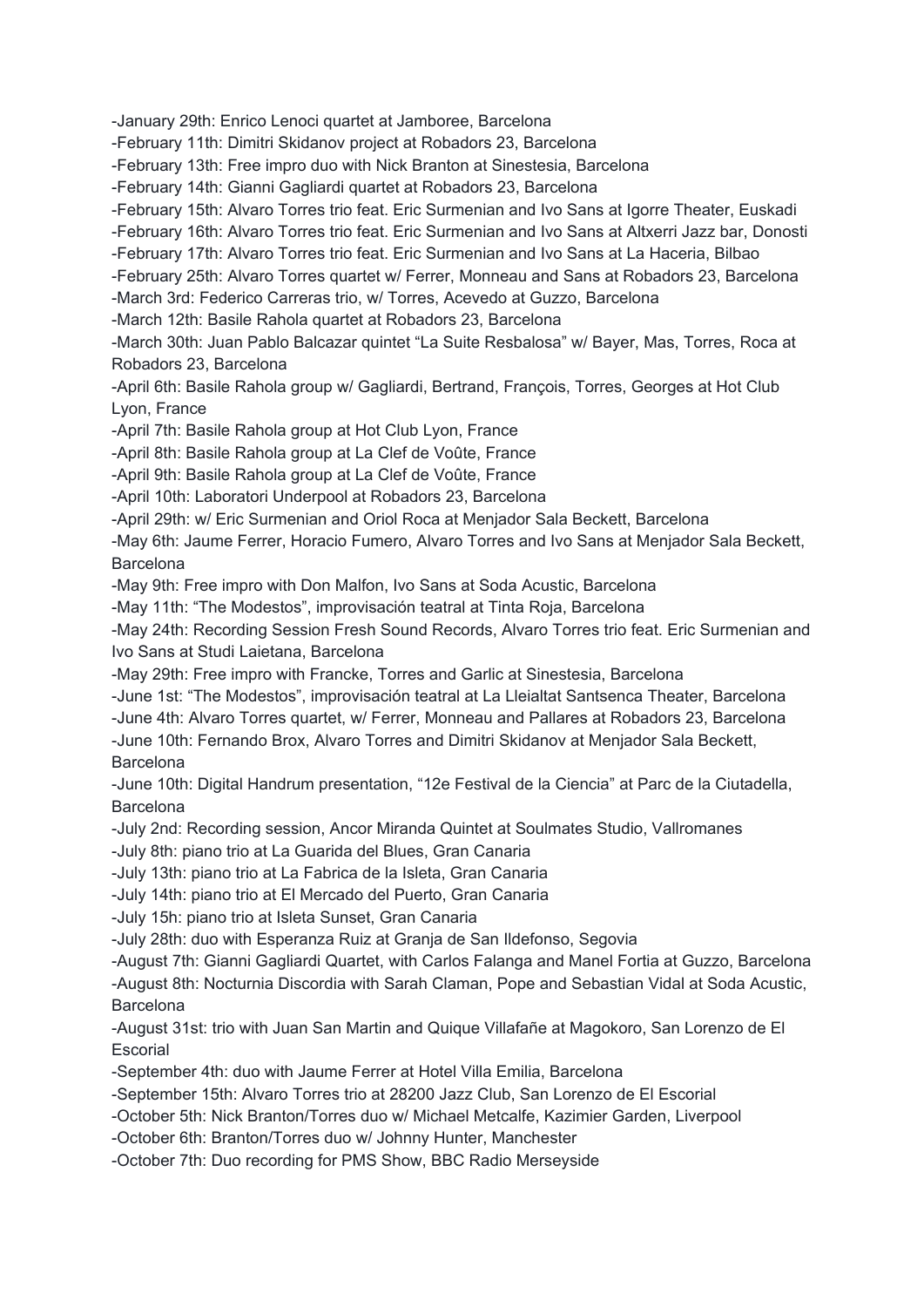-October 7th: Branton/Torres duo, Liverpool

-October 11th: Ryan Hollander´s band at Kansas Smitty´s, London

-October 20th: trio with Juan Pablo Balcazar and Ivo Sans at Menjador Sala Beckett, Barcelona

-October 24th: trio with Pau Lligadas and Christian Smith at Jazzsi Club, Barcelona

-October 30th: James Kitchman & Alvaro Torres Quartet at Robadors 23, Barcelona

-November 9th: Quartet with Jaume Ferrer, Masa Kamaguchi and Ivo Sans at Menjador Sala Beckett, Barcelona

-November 29th: Ancor Miranda quartet at Asociación Promusic, La Laguna, Tenerife

-November 30th: Ancor Miranda quartet at Fmac Festival de músicas alternativas de canarias, El Sauzal, Tenerife

-December 2nd: Ancor Miranda quartet El Arcón Pto de la Cruz, Tenerife

-December 7th: Alvaro Torres trio w/ Surmenian and Castano at Marina Txiki, Zarautz

-December 8th: Alvaro Torres trio at Hotel Ercilla, Bilbao

-December 9th: Alvaro Torres trio at Mercado de la Ribera, Bilbao.

-December 9th: duo with Eric Surmenian at Altxerri, Donostia.

-December 14th: trio w/ Kamaguchi and Sans at Menjador Sala Beckett, Barcelona

-December 22nd: Alvaro Torres trio at Festival Escomusica, San Lorenzo de El Escorial, Madrid

-December 26th: Piano solo at The Westin Palace, Madrid

## 2019

January 7th: Alvaro Torres trio at Jamboree, Barcelona

January 8th: Alvaro Torres trio at Robadors 23, Barcelona

January 16th: Loni Cornelis quartet at Jazzsi, Barcelona

January 27th: Astral Quartet at Sinestesia, Barcelona

February 1st: Laboratori Underpool at Robadors 23, Barcelona

February 3rd: Melissa Bertrossi group at Sinestesia, Barcelona

February 12th: James Kitchman & Alvaro Torres quartet at Cable Cafe, London

February 13th: James Kitchman & Alvaro Torres quartet at Kansas Smitty's, London

May 6th: Alvaro Torres trio at Magokoro, San Lorenzo de El Escorial, Madrid

June 3rd: duo with Mark Holub at Celeste, Vienna

June 4th: Kolleritsch/Torres/Sandoval at Buschenschank Kolleritsch, Mureck

June 5th: Kolleritsch/Torres/Sandoval at Omas's Teekanne, Graz

June 6th: Kolleritsch/Torres/Sandoval at Phil, Vienna

July 4th: Santiago Sandoval Quartet at Magokoro, San Lorenzo de El Escorial, Madrid

July 8th: Santiago Sandoval Quartet at Naima, Sevilla

July 9th: Santiago Sandoval Quartet at CACC, Sevilla

July 18th: Piano Solo at Ciclo de verano CIM, San Lorenzo de El Escorial, Madrid

September 14th: Alvaro Torres trio at Isleta Sunset, Las Palmas de Gran Canaria

October 4th: RMC Ensemble with Barry Guy at Brorson Church, Copenhagen October 7th: Monday Band at 5e, Copenhagen

November 20th: Alvaro Torres Trio Presents "Specious Present" in Robadors 23, Barcelona November 22nd: Alvaro Torres Trio Presents "Specious Present" in La Vicentina Jazz Club, San Vicent dels Horts

December 21st: Alvaro Torres Trio Presents "Specious Present" in 28200 Jazz Club, San Lorenzo de El Escorial, Madrid